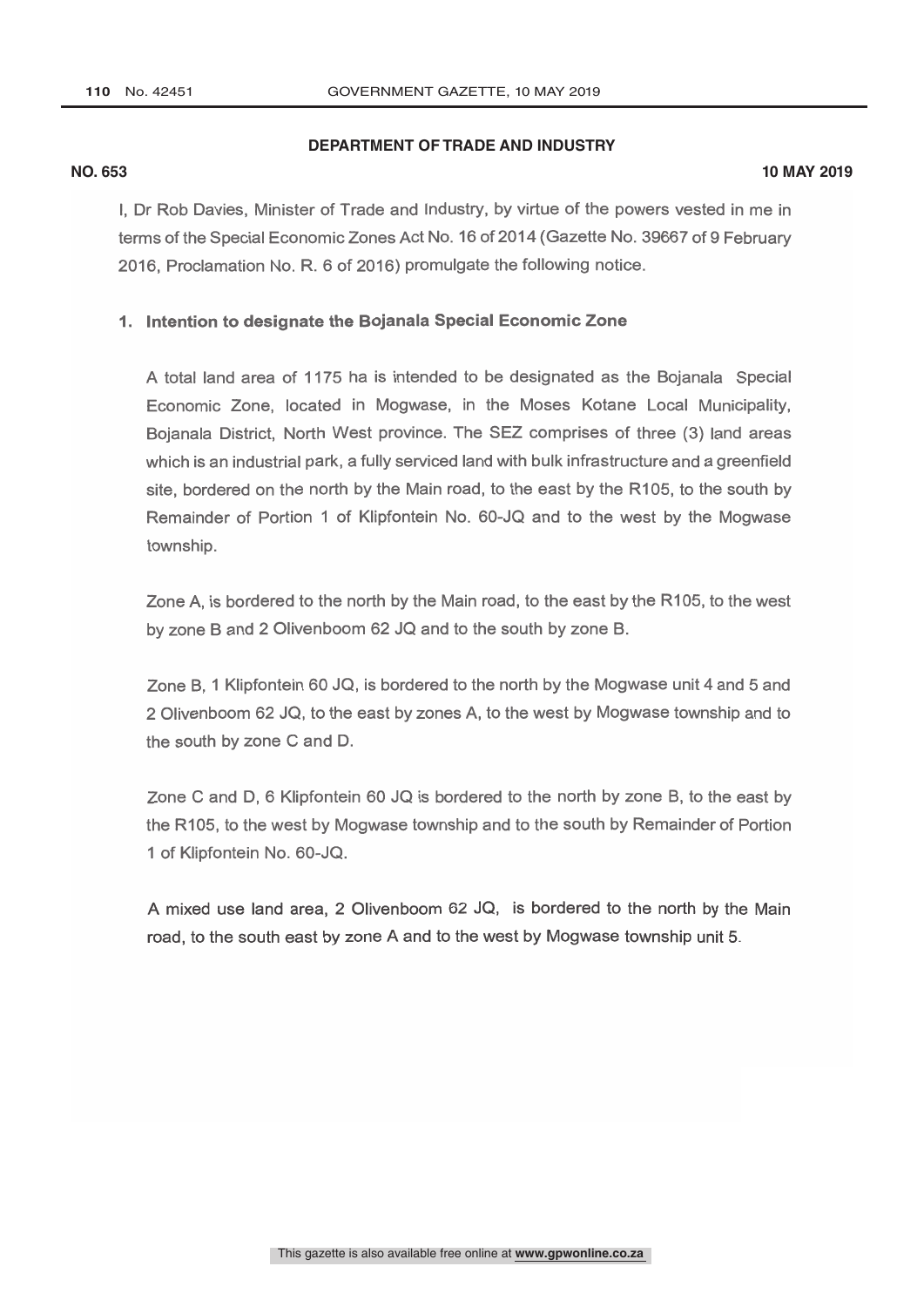A table listing the erf numbers is attached hereto as Annexure A and a map showing the boundaries of the Special Economic Zone is attached hereto as Annexure B.

Members of the public must submit their comments or objections to this notice within 30 days from the date of publication of this notice.

Comments may be sent to:

Mr Thami Klassen Department of Trade and Industry (the dti) the dti Campus 77 Meintjies Street Sunnyside, Pretoria, 0002 Tel: (012) 394 1543

Email: LKlassen@thedti.gov.za

Dr Rob Davies, MP **Minister of Trade and Industry** 

April 2019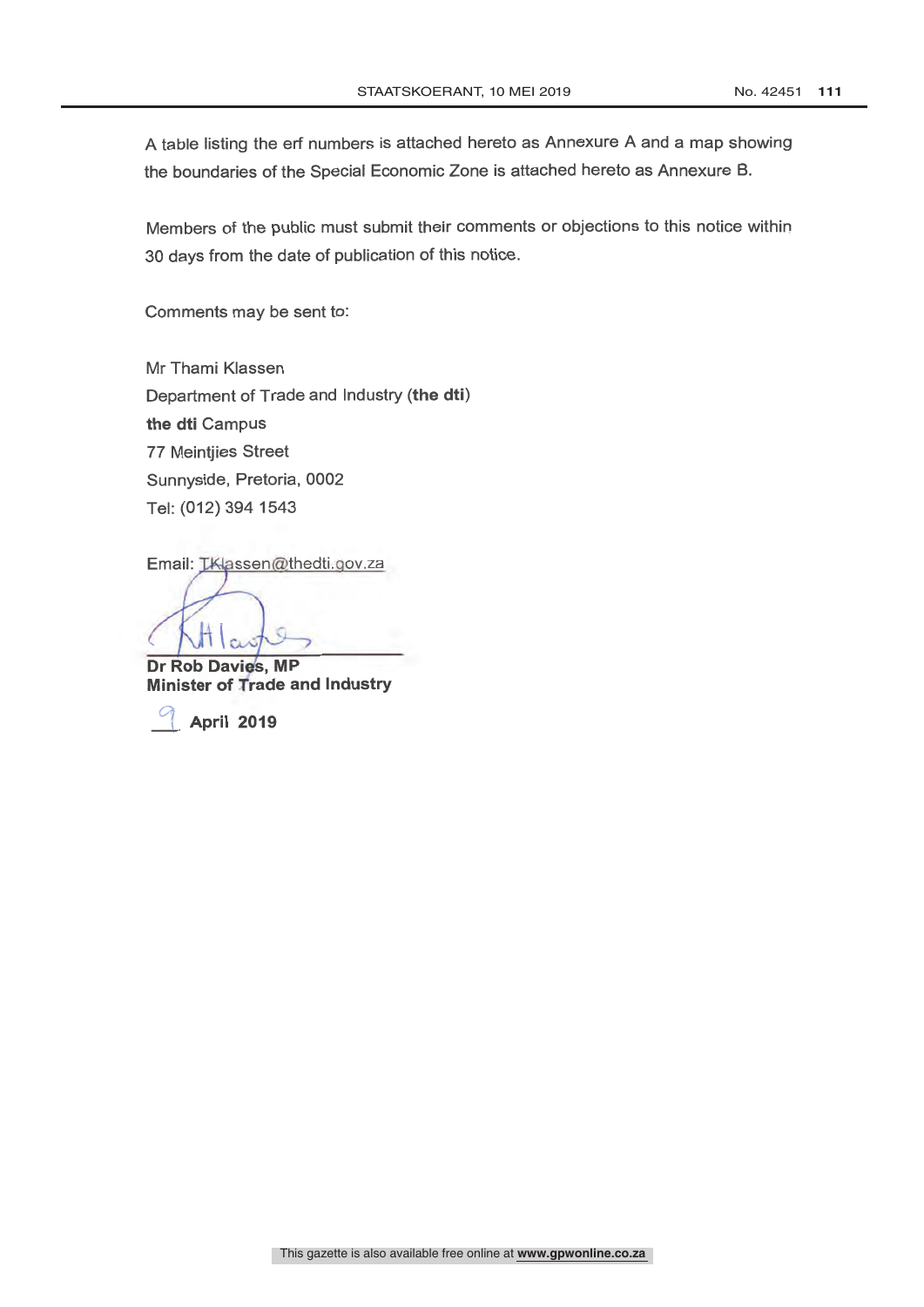# **ANNEXURE A**

| Zone              | <b>Land use</b>                         | Erf No.                                  | <b>Extent (ha)</b> |
|-------------------|-----------------------------------------|------------------------------------------|--------------------|
| $\overline{A}$    | Mineral beneficiation                   |                                          | 96.9               |
| B                 | Renewable energy                        | 270-302<br>304-445<br>472-540<br>588-593 | 312                |
| $\overline{C}$    | Mining<br>equipment<br>and<br>machinery | 544-576<br>618-776<br>780-805            | 225                |
| $\Box$            | Agro-processing                         | 594-598<br>777-779<br>806-925            | 271                |
| Remaining<br>land | <b>Mixed Use</b>                        | 446-471<br>577-587                       |                    |
| <b>TOTAL</b>      |                                         |                                          | 1175               |